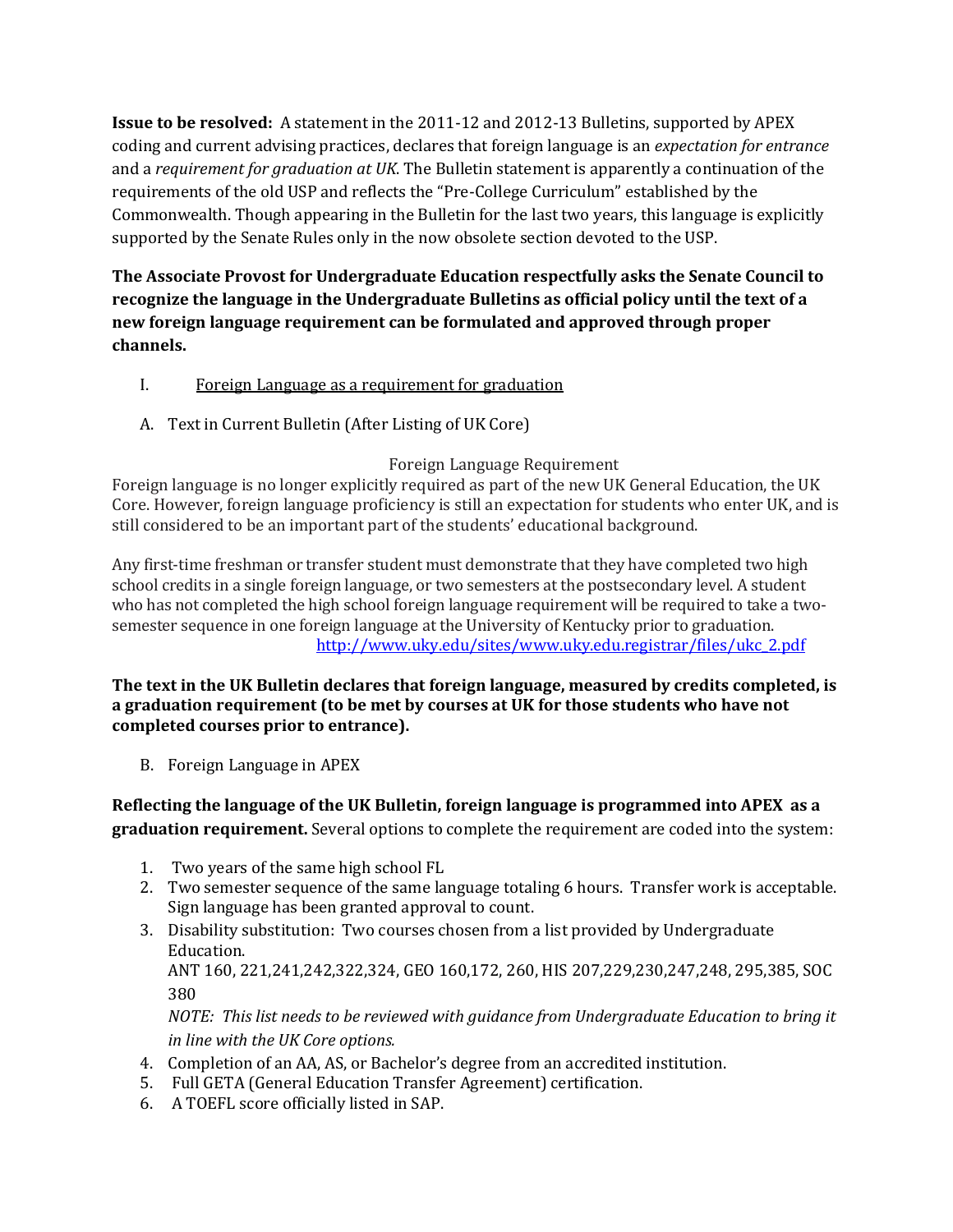- 7. 3 hours from an upper level course which are taught in the designated languages. Examples include CHI 301, 302, JPN 301, 302.
- C. Applicable Senate Rules (from the presentation of the SREC presented by Davy Jones):

SR 4.2.1.1.C (Pre-College Curriculum): "the University Senate recommends that high school students complete at least two years of a foreign language."

SR 5.4.3.3 (University Studies Requirements): "Each undergraduate student must complete … Foreign Language (2 yrs high school/1 year college)" *This SR is no longer valid for students entering Fall 2011.*

SR 4.1.0 (Application for Admission): "A student who has credit for three units of a foreign language in high school may not receive degree credit for the first year of that language in the University."

**With the striking of section 5.4.3 (USP), the Senate Rules recognizes foreign language as a recommended for entrance but not as an exit (graduation) requirement. No language pertaining to the UK Core has been inserted into the Rules to replace the stricken USP. The UK Bulletin and APEX are the only witness to an apparent intention to continue the traditional USP requirement as a "bridge" until a new foreign language proficiency requirement, presented to the Senate at the same time as the UK Core, could be approved.**

II. Foreign Language as an Expectation or "Entrance Requirement"

**As noted above, the Bulletin text states that foreign language is "an expectation" for entrance. If the Bulletin text is not official policy, then UK only recommends foreign language (**SR 4.2.1.1) **and, in absence of other policy, we devolve to the minimum requirements for college admission found in the "pre-college curriculum"** (overseen by the CPE, established by 13 KAR 2:020: "Guidelines for admission to the state-supported postsecondary education institutions in Kentucky").

A. The relevant portions of the law are as follows (emphasis added):

Section 2. Minimum Qualifications for Institutional Admission as a First-time Student to a State-supported University. (1)(a) Except as provided by paragraph (b) of this subsection, an applicant who is a resident of Kentucky and who seeks admission to a Kentucky statesupported university shall have fulfilled the minimum requirements for admission to a baccalaureate degree program if the applicant has met the admission criteria established by the institution and:

- 1. Graduated from a public high school or a certified non-public high school;
- 2. Completed the pre-college curriculum; and
- 3. Taken the ACT Assessment.

(2) A non-resident shall have fulfilled the minimum requirements for admission to a baccalaureate degree program at a university if the applicant has met the admission criteria established by the institution and:

(a) Completed a college preparatory curriculum comparable to Kentucky's pre-college curriculum; and

(b) Taken the ACT Assessment or the SAT Assessment.